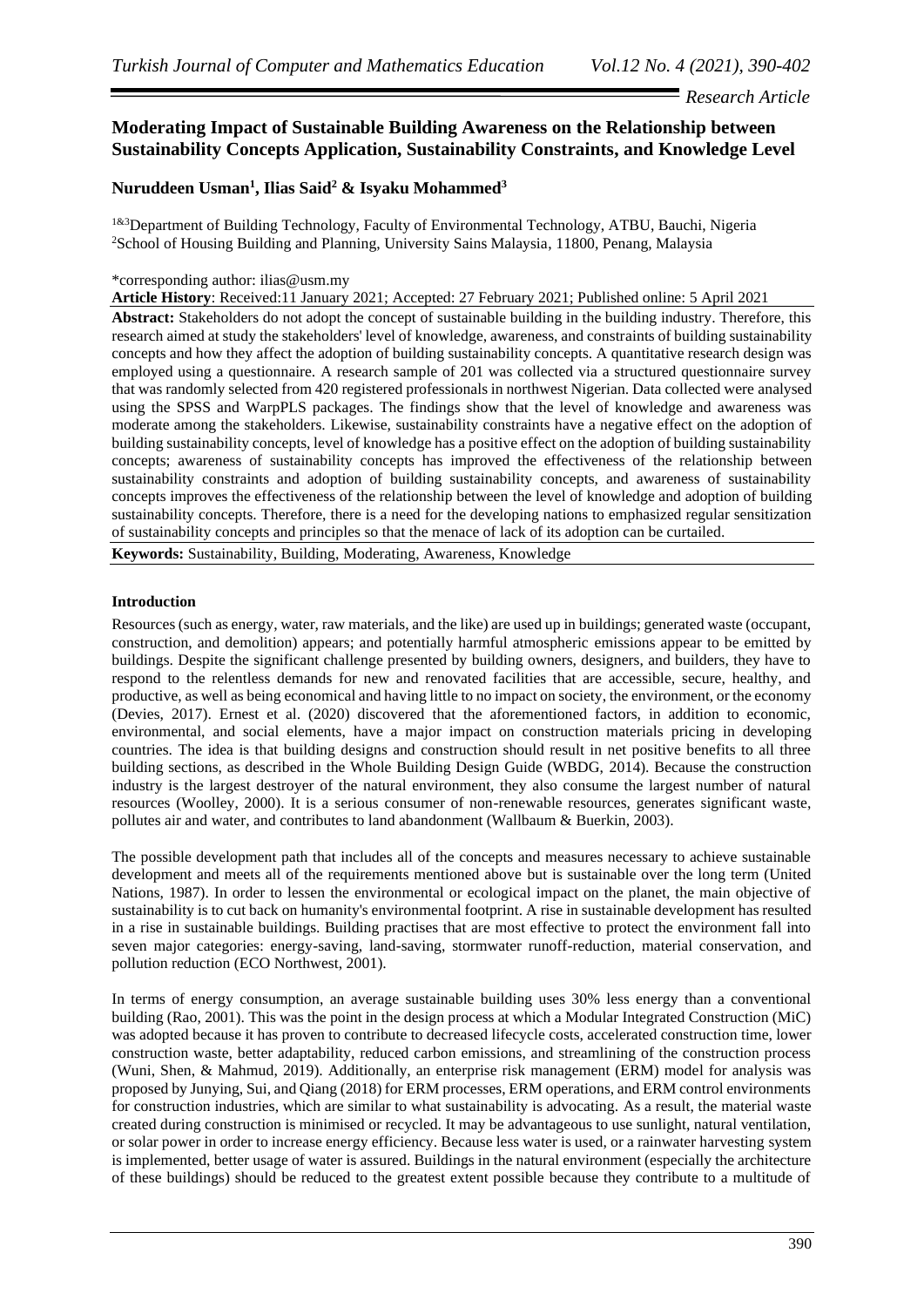environmental problems. Stakeholders (which include building owners, developers, architects, engineers, and contractors, as well as governments and non-profit organisations) have all promoted sustainable building design and construction to help mitigate this impact. Despite the pressures of the environment, the construction industry of Nigeria has a long history of practising unsustainable construction (Sani & Abdulazeez, 2018). Shelter is required in addition to a variety of other necessities including staying protected from the elements and maintaining good health. The authors (Alsubeh, 2013) claimed that what is required is a dynamic equilibrium. The alternative is a production process that is friendly to the ecosystem and is therefore very competitive, with no danger whatsoever (Zubairu, 2012). When it comes to sustainable buildings, popularly referred to as environmentally friendly buildings, these requirements are satisfied.

### **Sustainability in Construction**

Due to its effects on the environment, the construction industry must inevitably change the methods it has historically used with no regard for the impact. Instead, the industry will focus on replacing the older method of operating with a replacement model that aims to bring up environmental concerns as a central pillar of its efforts. While environmental concerns were previously just a small component of construction projects, these concerns have increased in prominence. While greater attention has been given to the environmental impact of construction due to depletion of non-renewable resources, the increase in global warming, and the severe destruction of the environment and biodiversity, the impact of this problem has spread worldwide. A lot of effort is being put forth to the cause of sustainability in the construction industry. This has promoted the evolution of an improved approach to health and safety regulations in construction in Nigeria (Nnedinma, Konstantinos, & Abimbola, 2020), which is one of the foundational aspects of sustainability. The industry is now shifting away from developing products with an environmental footprint as a small part of the process and is instead implementing an event-driven approach that includes environmental objectives in all facets of the process. Thus, construction companies must not only comply with environmental needs, but also must work and develop in order to sustain and protect the environment (2005).

Green construction, also known as sustainable construction, is known as a responsible way of ensuring the wellbeing of a community, in this case a city. Sustainability has come to be seen as a cure-all for social and economic change and development (Hayles, 2004). Sustainable construction could be defined as a procedure through which, over time, sustainability is accomplished. It is necessary to bring the concept of sustainability to bear on the development industry to influence how a project should be carried out in order to strike a balance between preserving the environment and fostering economic growth. What it really means to be sustainable is to have a particular level of negative impact (which, obviously, is impossible) and not going overboard (2000). As of early in the history of sustainability in construction, the discussion was mainly focused on limited resources like energy, and the manner in with which one could reduce the impact on the natural environment. The overall strategy was to optimise technical issues like building components, construction technologies, and energy-related design concepts. Because people value and recognise the importance of non-technical issues (soft issues), the appreciation of economic and social sustainability concerns has also grown. Because of this, appreciation of the importance of the built environment's cultural heritage has also increased. Environmental protection, social wellbeing, and economic prosperity are some of the three main pillars on which the concept of sustainable construction currently relies (2014).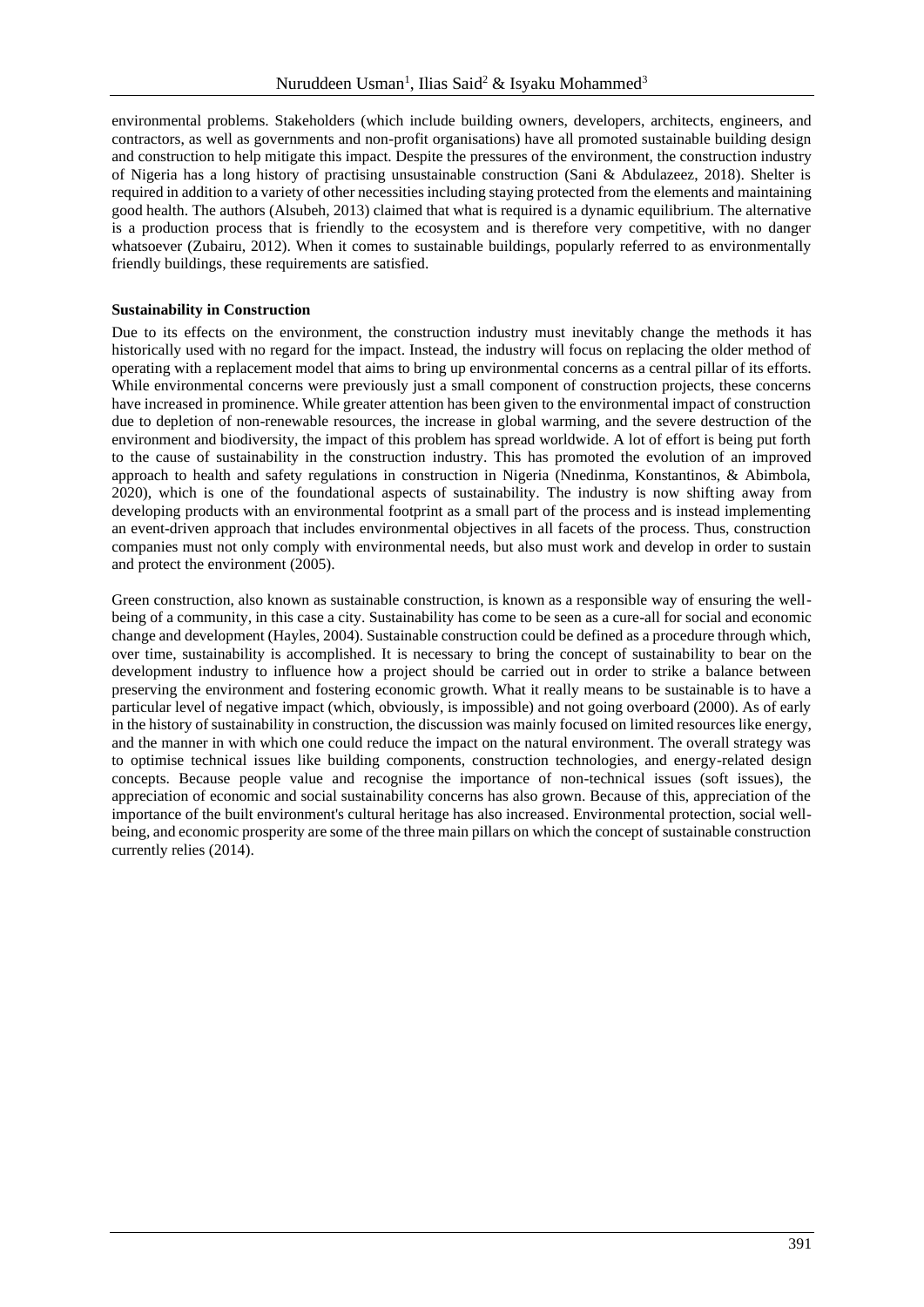

Figure 1: Sustainability in Construction (Zainul Abidin, 2005)

In the example shown here, Figure 1 illustrates the tree diagram of these three headings and their areas of concern. Environmental protection is most concerned with the built environment and the natural environment. The built environment, also known as the development project, refers to the activities within the project itself. If those activities are not managed well, the environment will be negatively impacted. As well as the recovery of natural resources, environmental sustainability is concerned with sustainability of natural resources. Though builders have little influence on the extraction of natural resources, they will help discourage the extraction of natural resources by demanding less non-renewable natural resources, more recycled materials, and more efficient use of energy and mineral resources (Addis & Talbot, 2001). A theory about social well-being that encompasses workers' well-being and future users' well-being. This feature is concerned with people's feelings such as security, happiness, safety, and luxury. In addition, it takes into consideration human contributions such as skills, health, knowledge, and motivation (Parkin, 2000). Finally, it is also an issue of economic sustainability, which focuses on both micro- and macro-economic benefits. Micro-economics deals with the various factors or activities that may result in monetary gains from the project's development, while macro-economic focuses on the economic advantages that the project offers to the general public and the government.

## **Sustainable Building**

A sustainable building is a building that was designed and constructed using sustainable methods and materials that doesn't harm the environment or the health and well-being of the building's occupants, construction workers, the general public, or future generations. To achieve a sustainable building, a variety of considerations must be taken into account, including land use, environmental impacts, indoor air quality, energy and water use, lifecycle impacts of building materials, and solid waste. Green building is often defined as the practise of sustainable construction, which includes the creation and responsible management of a healthy built environment that supports the prudent use of resources and ecological principles (Kilbert, 1994). It's safe to say that Abdulwahed, Farzad, Mostafa, and Saeed (2019) are correct in claiming that an array of sustainable building materials makes it difficult for the adoption of sustainable products. In their article, Reddy, Kumar, Raj, (2019) made the claim that a material selection exercise is a critical aspect of achieving sustainability.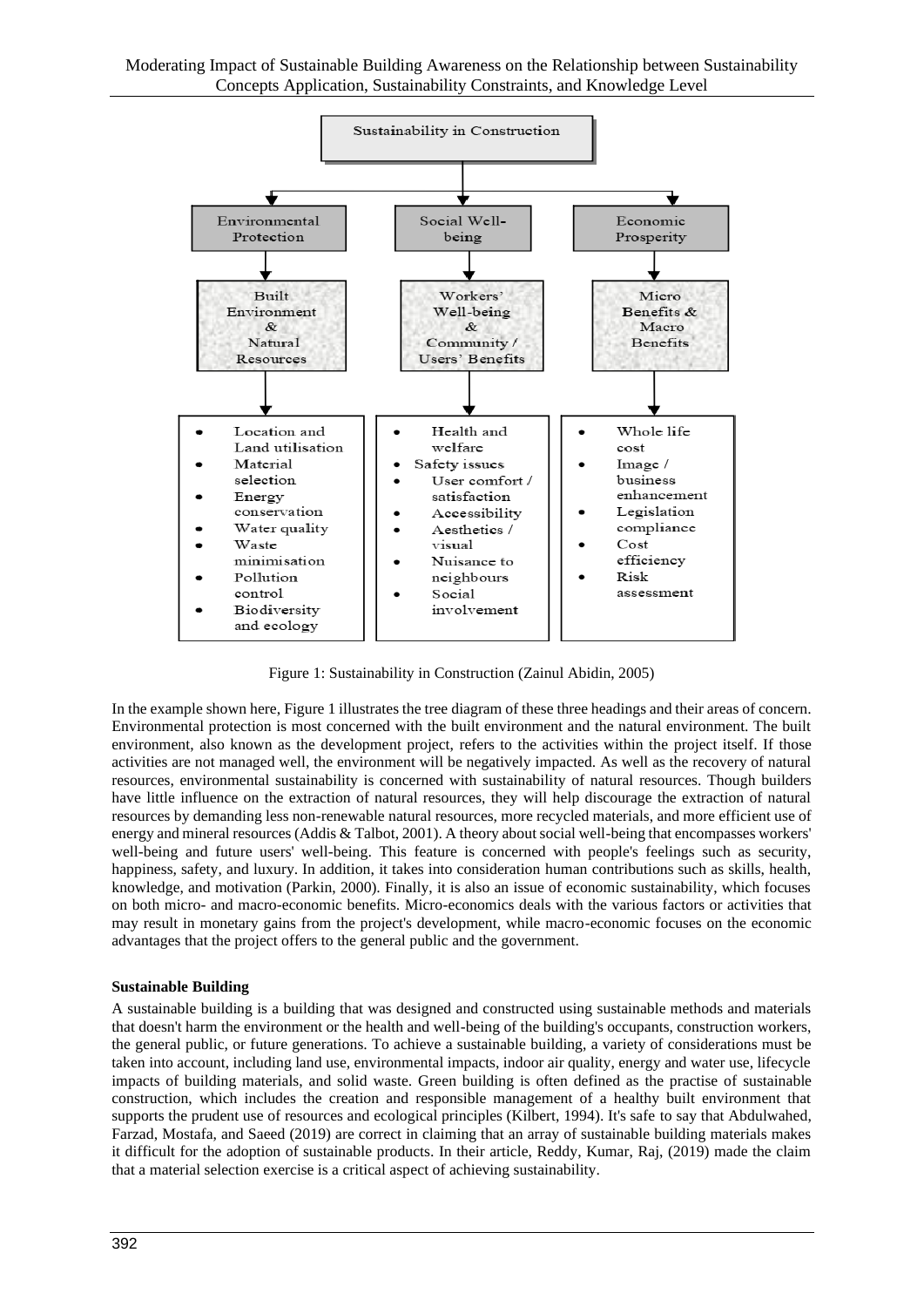A sustainable construction ethic calls for a cradle to grave evaluation of the project, which involves managing the long-term serviceability of the project and eventual deconstruction' (Wyatt,1994). Sustainable construction may be defined as the creation and responsible management of a healthy built environment based on the prudent use of resources and ecological principles (Kilbert, 1994). An increase in the percentage of sustainable construction contractors will be necessary if the existing contract bidding model is not to encourage the use of sustainable construction practises. To start, only construction firms with efficient resource capabilities may take sustainability into consideration when planning and implementing projects (Bamgbade et. al. 2019). In order to create a longterm, sustainable project, it is important to meet set-down principles. Without considering constraints that limit the adoption of sustainability concepts, it is essential to study stakeholders' level of knowledge and awareness of building sustainability concepts in order to identify whether sensitization can mitigate the effect that application/adoption of sustainability concepts in developing nations has on stakeholders. Therefore, the research hypotheses are:

- H1 = Sustainability constraints have a significant positive effect on the adoption of building sustainability principles.
- H2 = Level of knowledge has a significant positive effect on the adoption of building sustainability principles.
- H3 = The awareness of sustainability principles will significantly improve the effectiveness of the relationship between sustainability constraints and the adoption of building sustainability principles.
- H4 = The awareness of sustainability principles will significantly improve the effectiveness of the relationship between the level of knowledge and adoption of building sustainability principles.

### **Research Methodology**

This research is based on a deductive research methodology that utilises a quantitative research approach for the systematic empirical investigation of a social phenomenon through quantitative techniques. These individuals are primarily all professionals in the construction industry, but contractors, developers, and clients are also included. The results were found through the use of a well-formulated questionnaire. This study uses the total number of professionals in the north-west, Nigeria as the sample frame. Based on the Krejcie and Morgan (1970) table, the total population (N) was 420, and the sample size using that table was found to be  $S = 201$ . As randomness that is associated with generalizability, which also implies that the degree to which the sample represents the population influences the degree to which the study's results can be generalised to the entire population of the study, probability sampling was used to select the respondents. The data were analysed using SPSS (a statistical software package for social sciences), WarpPLS (a computational package for mathematical modelling), and shown in figures and tables. The scale was composed of five Likert-type response options, and each option corresponded to one variable. Cronbach's alpha is a measurement of internal consistency. This metric is limited to 0 and 1, with a degree of reliability approaching 1 showing a high level of reliability on the items in the research instrument.

#### **Results**

#### *Presentation of Data from Questionnaire Survey*

Data were collected through a questionnaire survey and is presented thus:

| Table 1: Questionnaire distribution |     |               |  |  |
|-------------------------------------|-----|---------------|--|--|
| <b>Ouestionnaires</b>               | No  | $\frac{6}{9}$ |  |  |
| Distributed                         | 201 | 100           |  |  |
| Retrieved and valid                 | 93  | 96.02         |  |  |
| Non-retrieved                       |     | 3.98          |  |  |

 $T$  and  $T: \Omega$  is distribution and distribution

(Source: Fieldwork, 2019)

A total of 201questionnaires were distributed, of which 193 were retrieved for further analysis, as shown in Table 1.

|  |  | Table 2: Level of Knowledge Regarding Sustainability Concepts and Sustainable Building |
|--|--|----------------------------------------------------------------------------------------|
|  |  |                                                                                        |

| <b>Ouestion Items</b>         | Mean |
|-------------------------------|------|
| Location and Land utilization | 2.76 |
| Material selection            | 3.20 |
| Energy conservation           | 2.23 |
| Water quality                 | 2 74 |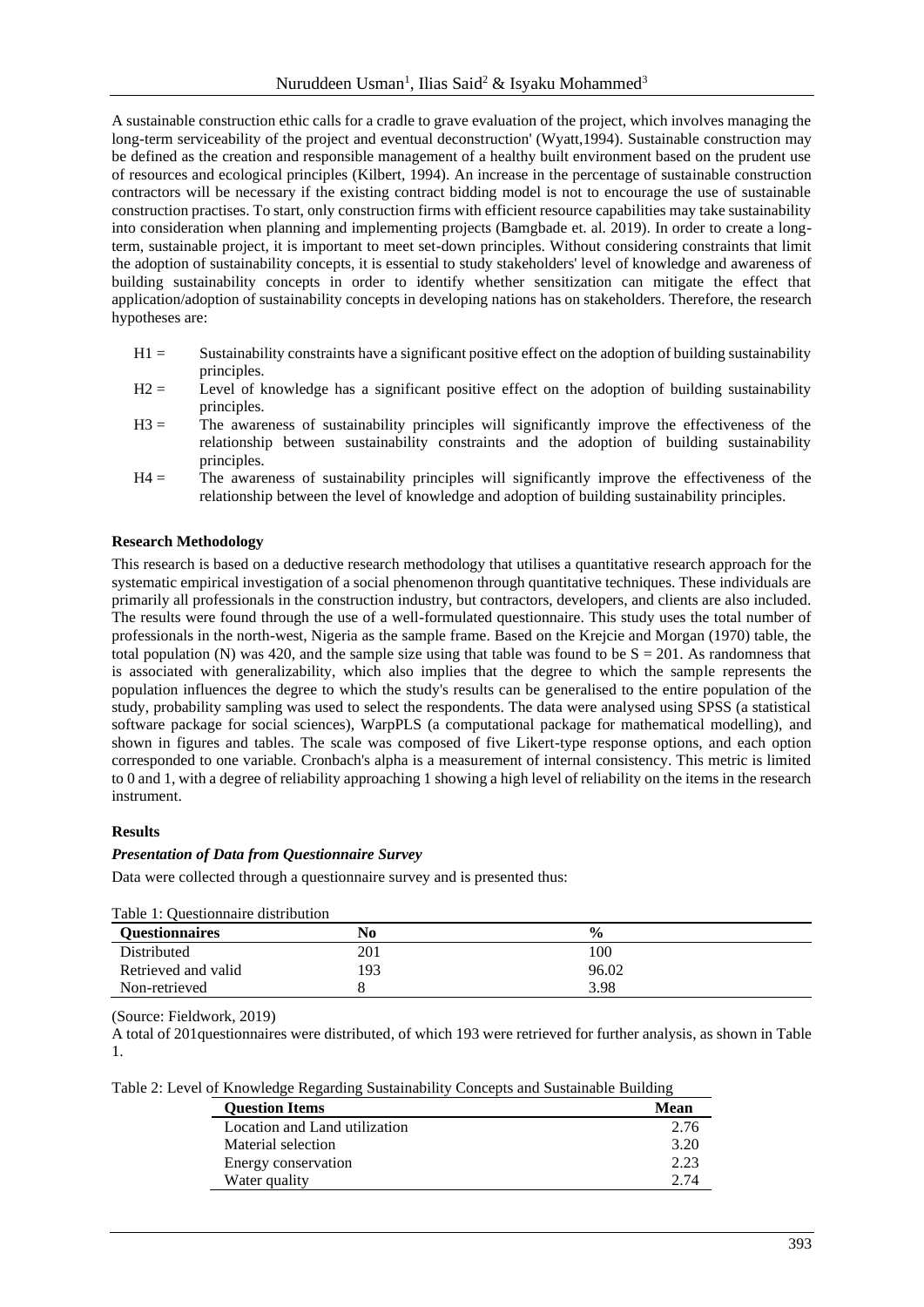| Moderating Impact of Sustainable Building Awareness on the Relationship between Sustainability |  |
|------------------------------------------------------------------------------------------------|--|
| Concepts Application, Sustainability Constraints, and Knowledge Level                          |  |

| Waste minimization         | 2.50 |
|----------------------------|------|
| pollution control          | 2.44 |
| Biodiversity and ecology   | 2.53 |
| Health and welfare         | 2.67 |
| Safety issues              | 3.20 |
| User comfort/satisfaction  | 2.94 |
| Aesthetic/visual view      | 3.17 |
| Nuisance to neighbors      | 3.08 |
| Social involvement         | 3.19 |
| Whole life costing         | 2.78 |
| Image/business enhancement | 2.76 |
| Legislation compliance     | 2.97 |
| <b>Cost Efficiency</b>     | 2.94 |
| Risk Assessment            | 2.76 |
|                            |      |

Table 2 shows the assessment of respondents level of knowledge regarding sustainability concepts, eighteen items regarding sustainability concepts were presented, respondents level of knowledge with the highest mean score (MS) was material selection and safety issues respectively 3.20 above average (AA), followed by social involvement with (MS) of 3.19 (AA), aesthetics/visual view with (MS) of 3.17 (AA), reduction of nuisance to neighbour (MS) value was 3.08 (AA) followed by legislation compliance having (MS) of 2.97 average (A), respondent knowledge on whole life costing (MS) 2.78 (A), risk assessment and location and land utilization with (MS) values of 2.76 (A), respondent knowledge on water quality (MS) is 2.74 (A), then health and welfare (MS) 2.67 (A) followed by biodiversity and ecology 2.53 (A) ,lastly with the lowest (MS) values was waste minimization, pollution control and energy conservation having (MS) values of 2.50 (A), 2.44 below average (BA) and 2.23 (BA) respectively. This inferred that respondent level of knowledge on the protection of the environment was average (A) with a score value of (2.63), regarding attainment of social well-being was above average (AA) with a score value of (3.04) and that of achieving economic prosperity was average(A) having a value of (2.84).

Therefore, respondents' general knowledge of sustainability concepts was average, with a score value of (2.84). Meaning that the majority of respondents had moderate knowledge regarding sustainability concepts and sustainable building.

| <b>Question Items</b>                               | <b>Mean</b> |
|-----------------------------------------------------|-------------|
| Protection of the environment                       | 2.79        |
| Prudent use of natural resources                    | 2.67        |
| Social progress for everyone                        | 2.91        |
| Maintaining economic growth                         | 2.83        |
| Quality of life and consumer satisfaction           | 2.92        |
| Environmental planning, management, and control     | 2.73        |
| Generating profit without compromising future needs | 2.55        |
|                                                     |             |

| Table 3: Level of awareness about the concept of sustainable building |  |
|-----------------------------------------------------------------------|--|
|-----------------------------------------------------------------------|--|

In Table 3, it can be seen that, with regard to sustainable building, the respondent was aware of seven items, with responses ranging from slightly knowledgeable to very knowledgeable. The MS produced a value of 2.92 (quality of life), which had the highest consumer satisfaction recorded, followed by 2.91 (social progress for everyone), which had the highest value of social progress for everyone, which had the second highest value of social progress for everyone, which was followed by maintaining economic growth (with a mean value of 2.83 (A)) and keeping natural resources safe (with a mean value of 2.73 (A)). Social progress for everyone had the highest value of social progress for everyone, which was followed by the protection of the environment, environmental planning and control, prudent use of natural resources, and generating profit while also preserving future needs (with a mean value of 2.79 (A), 2.73 (A), 2.67 (A), and 2.55 (A).

This implies that the respondent level of awareness of sustainable building is moderate having mean scores values of (2.77) on a 5-point Likert scale.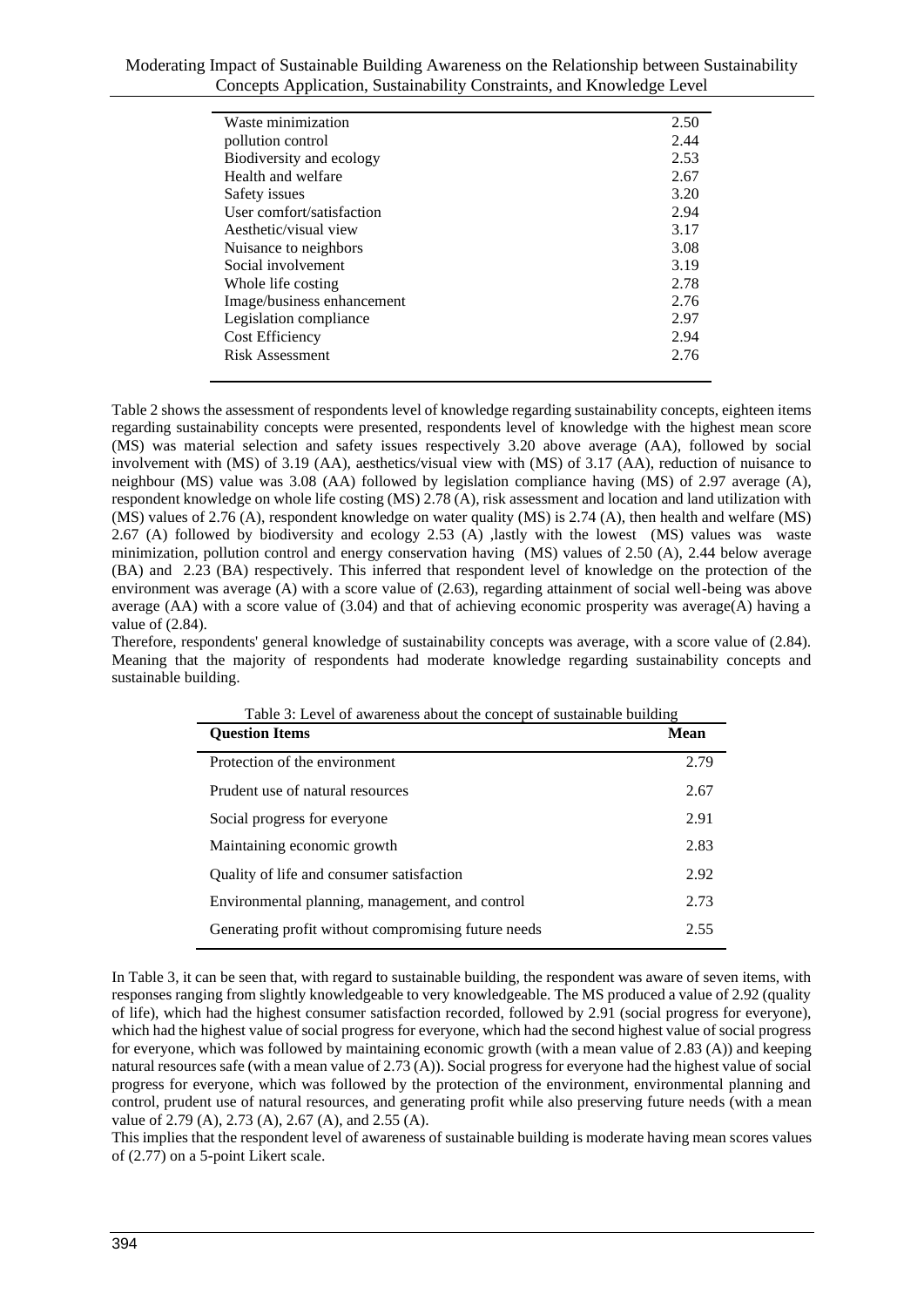| Nuruddeen Usman <sup>1</sup> , Ilias Said <sup>2</sup> & Isyaku Mohammed <sup>3</sup> |  |  |  |
|---------------------------------------------------------------------------------------|--|--|--|
|---------------------------------------------------------------------------------------|--|--|--|

| Constraints                                                                                            | Mean | Ranking      |
|--------------------------------------------------------------------------------------------------------|------|--------------|
| Lack of training on sustainable building                                                               | 3.86 | $\mathbf{1}$ |
| Lack of government incentive and support                                                               | 3.7  | 2            |
| Difficulty in the procurement of sustainable building product or component                             | 3.68 | 3            |
| Lack of articulated demand by the client                                                               | 3.58 | 4            |
| Lack of enforcement                                                                                    | 3.58 | 4            |
| Higher final cost or perceived cost                                                                    | 3.55 | 5            |
| Extensive pre-contract planning                                                                        | 3.55 | 5            |
| Lack of database and information                                                                       | 3.53 | 6            |
| Lack of time available to identify and evaluate alternatives                                           | 3.53 | 6            |
| Higher investment cost                                                                                 | 3.46 | $\tau$       |
| Lack of public awareness of sustainable building                                                       | 3.46 | 7            |
| Uncertainty on project completion time                                                                 | 3.44 | 8            |
| Change resistance                                                                                      | 3.43 | 9            |
| Risk of investment                                                                                     | 3.38 | 10           |
| Uncertainty about the quality of sustainable building construction                                     | 3.37 | 11           |
| Inappropriate regulation                                                                               | 3.34 | 12           |
| Lack of cooperation and interaction among professionals/stakeholders                                   | 3.3  | 13           |
| Lack of interest from the design and construction team                                                 | 3.22 | 14           |
| Lack of strategies to promote sustainable building                                                     | 3.13 | 15           |
| Lack of expertise                                                                                      | 3.09 | 16           |
| The gap between designer and end-users                                                                 | 3.04 | 17           |
| Lack of access to consistent, comparable information about sustainable<br>building materials           | 3    | 18           |
| Higher logistics cost involved in importing sustainable building product or<br>component               | 2.98 | 19           |
| Lack of building codes and regulation                                                                  | 2.9  | 20           |
| Client/Developer sees sustainable building construction will belittle their<br>social status           | 2.87 | 21           |
| Sustainable building product not available in Nigeria                                                  | 2.75 | 22           |
| The shortcoming in the existing structure of the construction industry                                 | 2.68 | 23           |
| Lack of information about sustainable building materials often incomplete<br>or difficult to interpret | 2.66 | 24           |
| Not sure where to obtain information on sustainable building                                           | 2.40 | 25           |

Table 4 indicates the major constraints hindering the acceptability of sustainable building practices in Nigeria. Lack of training on sustainable buildings was ranked 1 with the highest (MS) value of 3.86, followed by lack of government incentives, support then the difficulty in the procurement of sustainable products or components, lack of articulated demand by the client and lack of enforcement with their mean score values of 3.72, 3.68 and 3.56, respectively. Hence, we take two, three, and four rankings.

The constraint with a mean score value above 3.50, is considered as a major factor, which inferred that the higher the mean score value, the higher the factor hindering the acceptability to practice sustainable building concepts.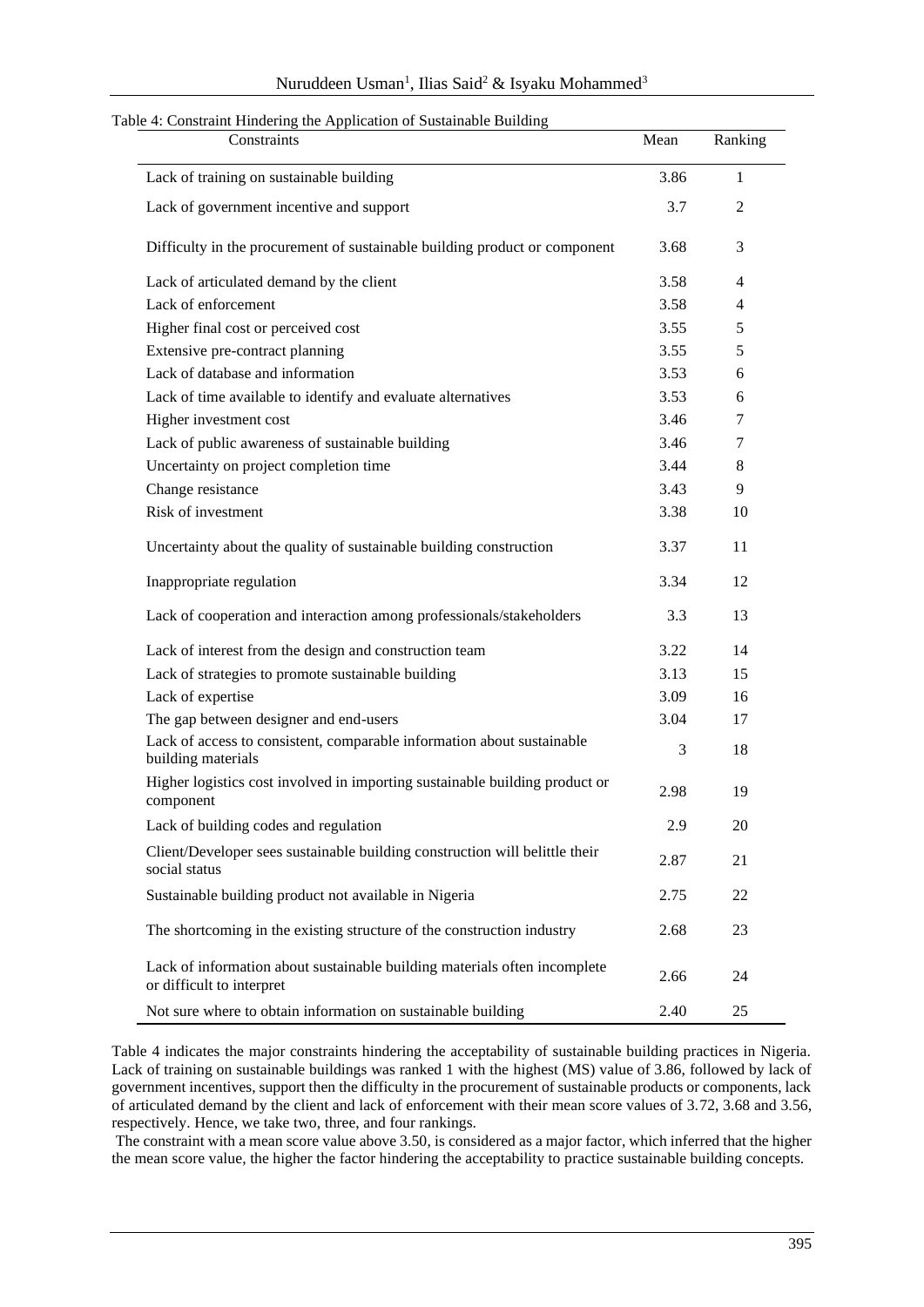From the foregoing, this implies that most of the respondents were not trained/informed about sustainable building construction and the government not providing the necessary incentives and support to enhance the practice of sustainable building construction in Nigeria. There are difficulties in the procurement of sustainable building products/components. Government agencies are not doing enough to enforce laws for the achievement of environmental protection, social progress, and attainment of economic prosperity.

# *Direct Effect*



Figure 3: Model of the relationship between sustainability constraints, level of knowledge, and adoption of sustainability concepts.

Figure 3 presents the direct effect model of sustainable building constraints on the adoption of sustainable building regulations, which shows a beta value of -0.12, with a P-value of 0.04, which means that as the sustainability constraints increase, it can significantly decrease the application of sustainability concepts. It also shows that as the level of knowledge increases, it may significantly increase the application of sustainable building concepts by a beta value of 0.61, with a P-value of less than 0.01.

The Model fit and quality indices have an APC value of 0.363 at P-value less than 0.001, which is acceptable because it is less than 0.05, ARS and AARS values are 0.241 and 0.235, with P values of less than 0.001, which is acceptable because ARS and AARS are greater than 0.2 and P values less than 0.05.

|                          | Sustainability<br>constraints | Level of<br>knowledge | Adoption of<br>sustainability |
|--------------------------|-------------------------------|-----------------------|-------------------------------|
| $\mathbb{R}^2$           |                               |                       | 0.357                         |
| Adj. $R^2$               |                               |                       | 0.350                         |
| $Q^2$                    |                               |                       | 0.440                         |
| Composite<br>Reliability | 1.000                         | 0.872                 | 0.958                         |
| Cronbach's<br>alpha      | 1.000                         | 0.779                 | 0.934                         |

|  |  |  |  |  |  | Table 5: Latent variables' direct effect coefficients |
|--|--|--|--|--|--|-------------------------------------------------------|
|--|--|--|--|--|--|-------------------------------------------------------|

Validation performed on the dependent variable in Table 5 shows the values obtained for  $R^2$  coefficient = 0.357, adjusted  $R^2$  coefficient = 0.350 and  $Q^2$  coefficient = 0.440, which are all above 0.2, showed acceptable values. In addition, the composite reliability and Cronbach alpha of all the latent variables are above 0.70, it is concluded that all the latent variables had sufficient internal validity.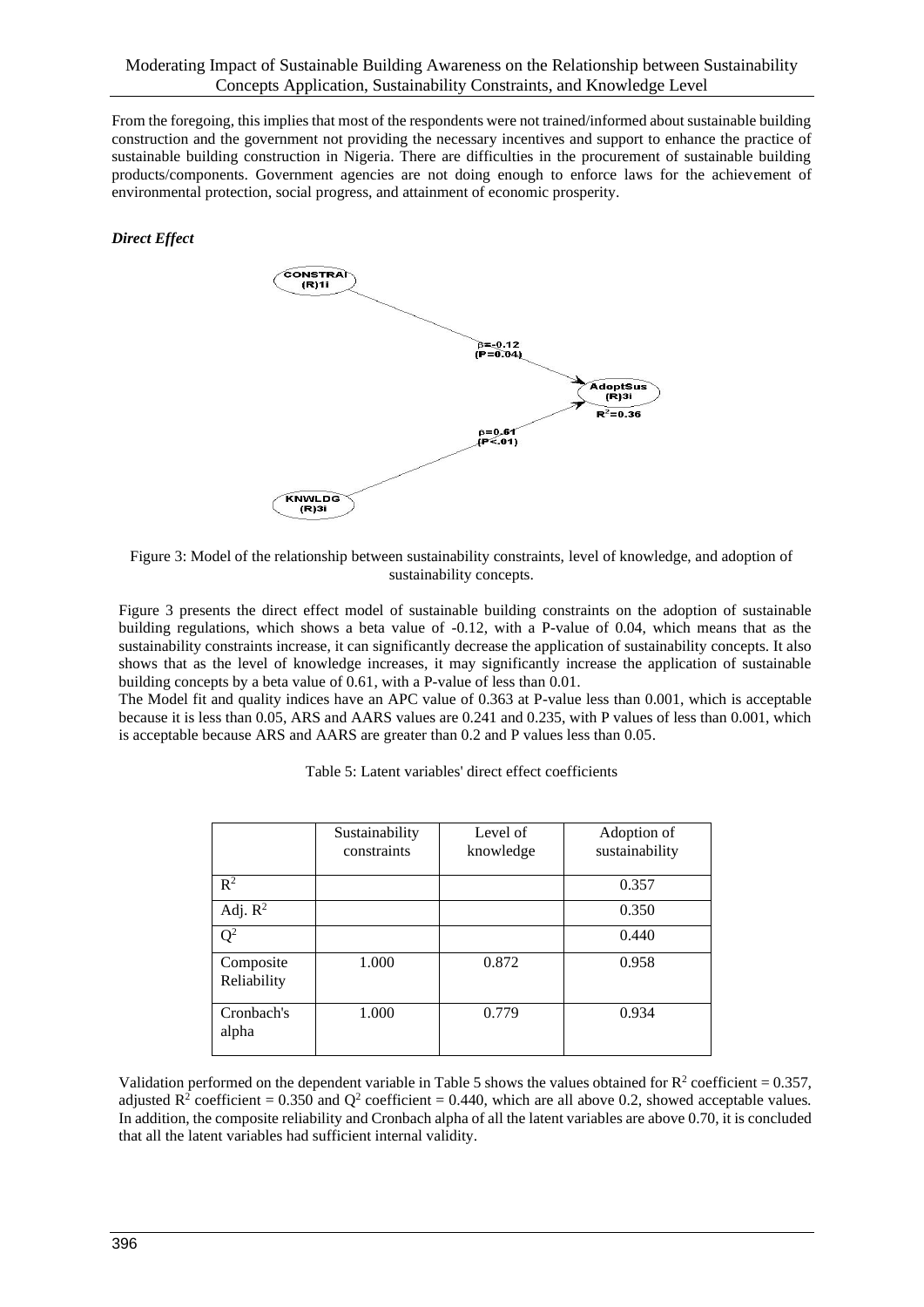# *Moderating Effect*



Figure 4: Model showing the moderating effect of awareness on the relationship between sustainability constraints, level of knowledge, and adoption of sustainability concepts.

The moderating effect model presented in Figure 4 shows the impact of awareness, which is the moderator of the independent variables (sustainability constraints and level of knowledge) effect on the adoption of sustainable building concepts (dependent variables). The impact of awareness on the effect of sustainability constraints on the sustainable building concepts link shows that if there is an increase in awareness along with sustainability constraints link, there will be a significant increase in the adoption of sustainability concepts with a beta value of 0.26, at a P-value of less than 0.01, equally, it decreases the effect of sustainability constraints on the adoption of sustainability building concepts with a beta value of -0.11, at a moderate P-value of 0.05.

Furthermore, the moderating impact of awareness along with the knowledge level link shows that awareness decreases the effect of the level of knowledge on the application of sustainable building concepts with a beta value of -0.27 at a P-value of less than 0.01. However, it significantly increases the application of sustainable building concepts by a beta value of 0.36, with a P-value of less than 0.01, along with the level of knowledge link. However, the moderating impact of awareness affects the strength of the beta coefficient, which decreases from 0.61 0.36.

In addition, the model fit, and quality indices have an APC value of 0.251 at P-value less < 0.001, which is acceptable because it is less than 0.05, ARS and AARS values of 0.231 and 0.215, with P values of 0.001, which is acceptable because ARS and AARS are greater than 0.2 and P values less than 0.05.

| Table 6: Latent variables' moderating effects coefficients |             |          |         |                |               |          |
|------------------------------------------------------------|-------------|----------|---------|----------------|---------------|----------|
|                                                            | Sustainabil | Level of | Awarene | Adoption of    | Awareness     | Awarene  |
|                                                            | ity         | knowled  | SS      | sustainability | VS.           | SS VS    |
|                                                            | constraints | ge       |         |                | Sustainabilit | level of |
|                                                            |             |          |         |                | y constraints | knowled  |
|                                                            |             |          |         |                |               | ge       |
| $\mathbb{R}^2$                                             |             |          |         | 0.231          |               |          |
| Adj. $\mathbb{R}^2$                                        |             |          |         | 0.215          |               |          |
| $\mathbf{Q}^2$                                             |             |          |         | 0.569          |               |          |
| Composite                                                  | 1.000       | 0.872    | 1.000   | 0.958          | 1.000         | 0.896    |
| Reliability                                                |             |          |         |                |               |          |
| Cronbach's                                                 | 1.000       | 0.779    | 1.000   | 0.934          | 1.000         | 0.825    |
| alpha                                                      |             |          |         |                |               |          |

Table 6: Latent variables' moderating effects coefficients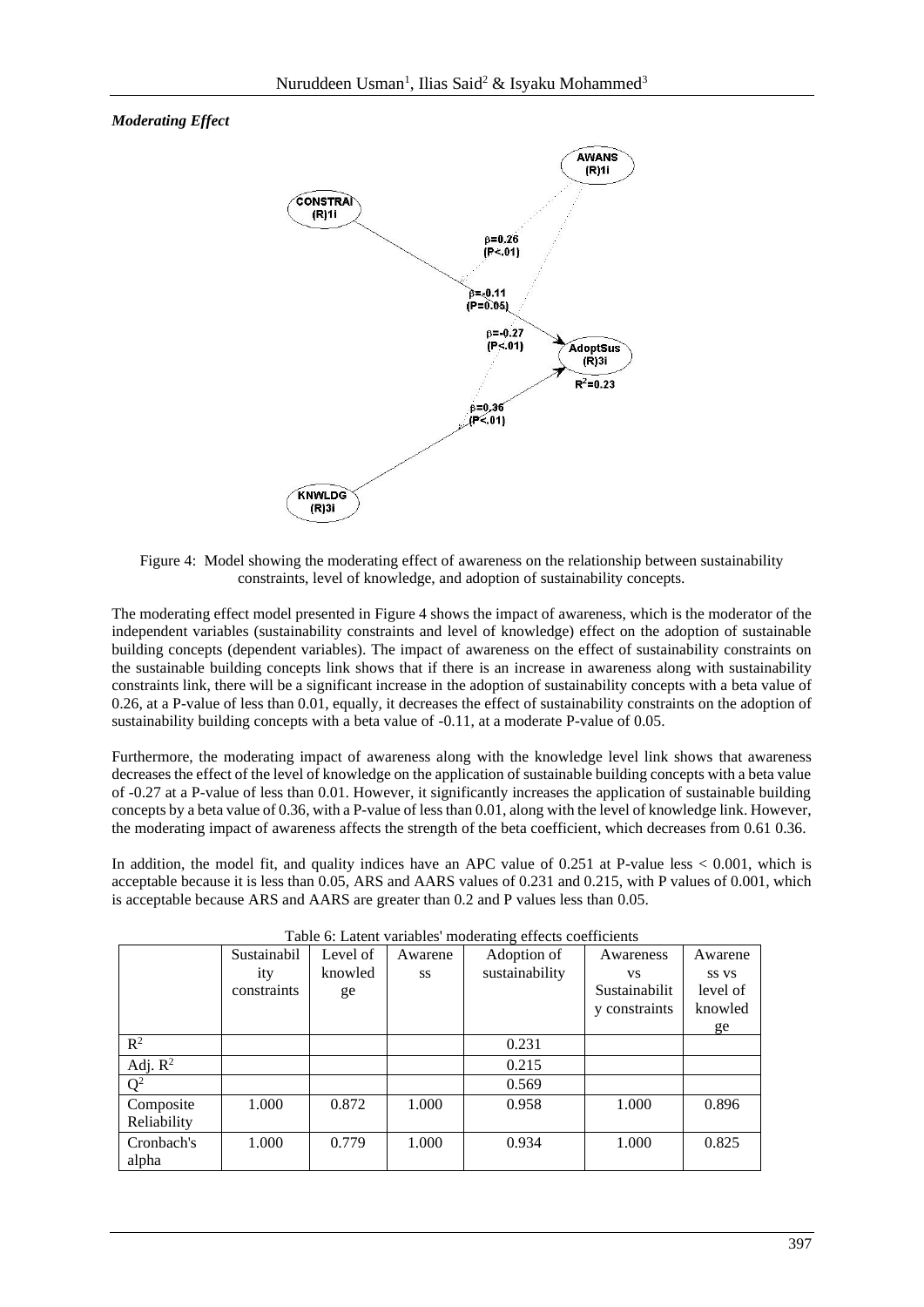Validation performed on the dependent variable in Table 6 shows the values obtained for  $R^2$  coefficient = 0.231, adjusted  $\mathbb{R}^2$  coefficient = 0.215 and  $\mathbb{Q}^2$  coefficient = 0.569, which are all above 0.2, showed acceptable values. In addition, the composite reliability and Cronbach alpha of all the latent variables are above 0.70, it is concluded that all the latent variables had sufficient internal validity.



Rocky 3D graph for moderating effect (standardized scales)

 **5a**

Rocky 3D graph for moderating effect (standardized scales)



**5b**

Fig. 5a, & 5b**:** Rocky 3D graph for moderating effect

A graph representing the moderating effect is illustrated in Figures 5a and 5b by using a 3D graph, with the data on the X-axis and the sign and strength of the path coefficient of a moderating relationship on the Y-axis. The signs in the direct relationship path point from negative to positive with respect to sustainability constraints, levels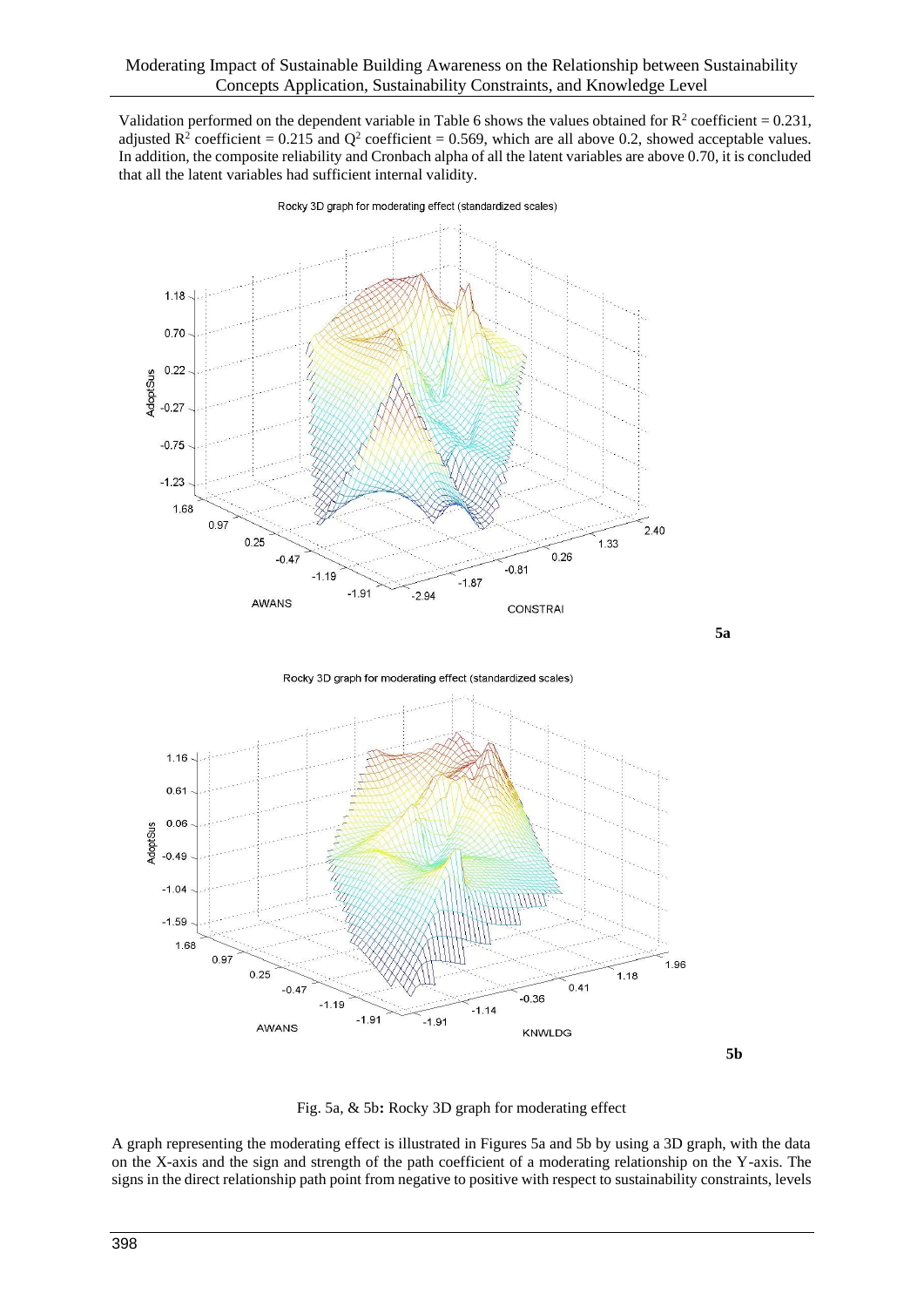of knowledge, and awareness of sustainable building concepts. The signs are in favour of a positive direct relationship to sustainability constraints, levels of knowledge, and awareness of sustainable building concepts (awareness). Also, the sign of the path coefficient for the corresponding moderating relationship is positive, and the path coefficient is sufficiently high to yield a significant effect of awareness on the adoption of sustainable building concepts.

### **Discussion**

From the finding of these research work respondent's general knowledge/awareness on sustainability concepts and sustainable building has an average mean value of 2.84 and 2.77 respectively. Meaning that the majority of the respondents have moderate knowledge and awareness regarding sustainability concepts and sustainable building, this is similar to the findings reported by Umar and Khamidi (2012), Yong *et al.* (2014), and Sani and Abdulazeez (2018), it implies that there is a brighter prospect in the application of sustainable building in developing nations, especially Nigeria. Again, the direct effect along the line of relationship between sustainability constraints and application of sustainability concepts shows, as there is a significant increase in the number of constraints; consequently, it may cause a decrease in the adoption of sustainability concepts in buildings, which might affect the prospect of developing nations in the adoption of the world bank principles of sustainable innovations. On the other hand, along with the knowledge level and adoption line of relationship shows, as the level of knowledge increases, it can subsequently increase the adoption of building sustainability principles. Following this, a moderating variable Awareness was introduced to assess its' impact along with the sustainability constraints and knowledge level link to the adoption of sustainability principles to find out whether it can improve its' adoption. Therefore, the impact of the findings along with constraints link implies that as there is an increase in awareness against the constraints, it will consequently significantly increase the application of sustainability concepts. Likewise, along with the level of knowledge link, as the level of knowledge increases, it can significantly increase the adoption of sustainability concepts in developing nations. This finding concurred with what Sodangi (2019) found in his study in the middle East region, where stakeholders' sustainability concepts on civil engineering practices in the construction industry were improved by awareness.

| Hypothesis     | DV                               | IV                            | <b>MV</b>                                  | Beta value | P-value | Conclusion   |
|----------------|----------------------------------|-------------------------------|--------------------------------------------|------------|---------|--------------|
| $H_1$          | of<br>Adoption<br>Sustainability | Sustainability<br>Constraints |                                            | $-0.12$    | 0.04    | Not accepted |
| H <sub>2</sub> | of<br>Adoption<br>Sustainability | of<br>Level<br>Knowledge      |                                            | 0.61       | < 0.01  | Accepted     |
| $H_3$          | of<br>Adoption<br>Sustainability | Sustainability<br>Constraints | Awareness of<br>Sustainability<br>concepts | $-0.11$    | 0.05    | Accepted     |
| $H_4$          | of<br>Adoption<br>Sustainability | of<br>Level<br>Knowledge      | Awareness of<br>Sustainability<br>concepts | 0.36       | < 0.01  | Accepted     |

|  | Table 7: Summary of Findings |  |  |
|--|------------------------------|--|--|
|  |                              |  |  |

### **Conclusion**

Conclusively, this research found that the level of knowledge and awareness of the concept of sustainability and sustainable building was moderate in developing nations such as Nigeria. About the effect of sustainability constraints and knowledge level on the adoption of sustainability concepts, the study found that the impact of sustainability constraints on the adoption of sustainability concepts leads to a significant decrease in the adoption/application of the sustainable building concepts. On the other hand, an increase in knowledge level leads to a significant increase in the adoption of sustainability concepts.

Furthermore, a moderating variable (awareness) was introduced to check whether it could improve the acceptability of sustainability concepts. awareness improves the adoption of sustainability concepts along both lines of relationship with sustainability constraints and knowledge levels. Finally, based on the findings, it is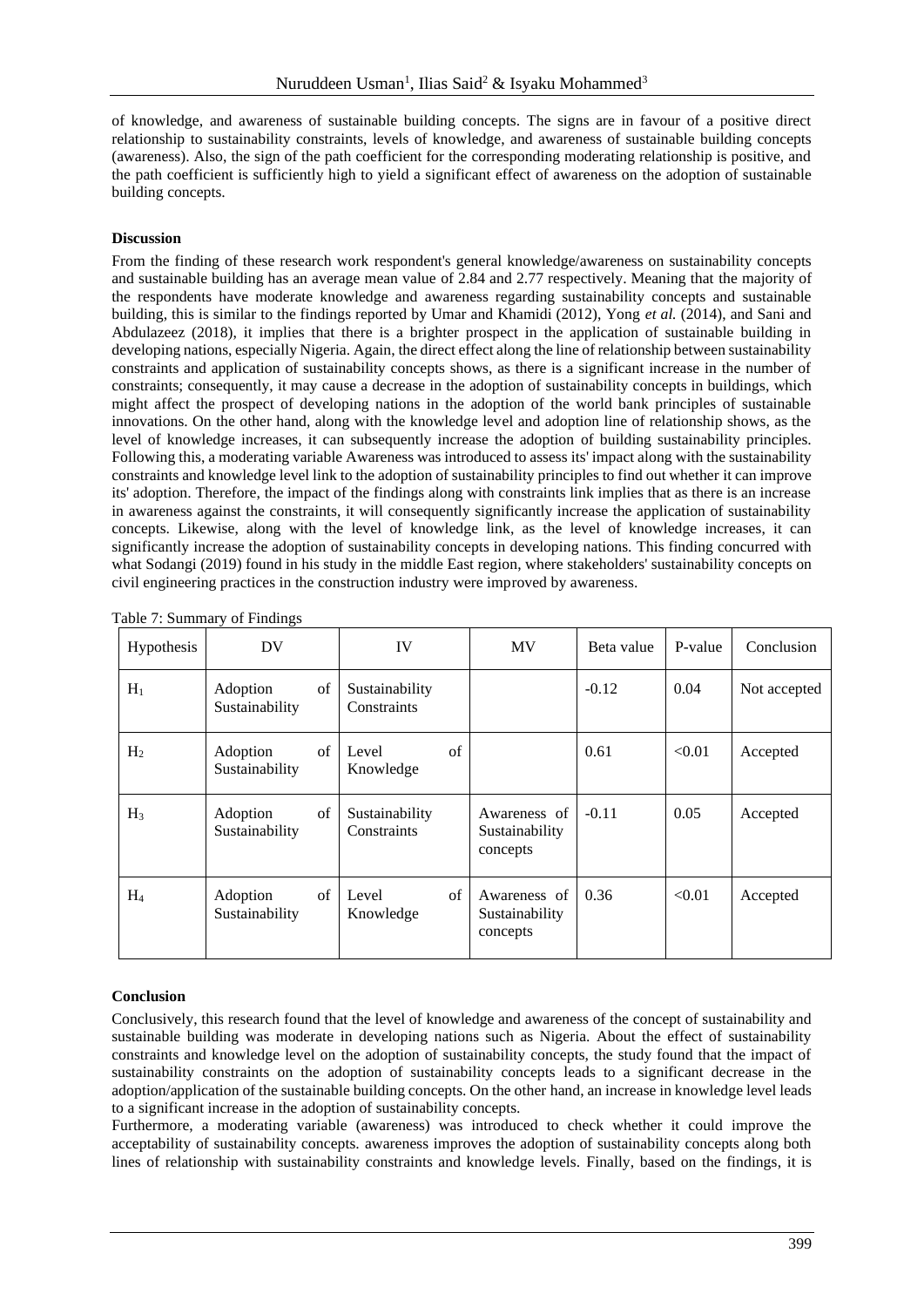recommended that developing countries emphasize sensitization on the importance of sustainability concepts and principles.

### **References**

- 1. Abubakar S. H (2010) Research Methods; A Simple Guide to Educational Inquiry. Kano: SK.Amadu Printing Abdulwahed Fazeli, Farzad Jalaei, Mostafa Khanzadi & Saeed Banihashemi (2019) BIM-TOPSIS-Fuzzy framework to optimize selection of sustainable building components, International Journal of Construction Management, DOI: [10.1080/15623599.2019.1686836](https://doi.org/10.1080/15623599.2019.1686836)
- 2. Addis B. and R. Talbot, (2001) Sustainable Construction Procurement: A Guide to Delivering Environmentally Responsible Projects, CIRIA C571, London: CIRIA, Alsubeh, M.A. (2013) 'A strategic framework for sustainable construction in Jordan', Civil and environmental Research, 3(2),102–107.
- 3. American Society of Civil Engineers ASCE, (2008).Committee on sustainability.Report of Forum on Technical Opportunities for Sustainable Infrastructure, Reston VA: American Society of Civil Engineers.
- 4. American Society of Civil Engineers ASCE. (2005). the role of the Civil Engineer in unsustainable Development. Reston VA: American Society of Civil Engineers Ann Arbor MI: National Institute of Standards and Technology.
- 5. Bamgbade J. A., Nawi M. N. M., Kamaruddeen A. M., Adeleke A. Q. & Maruf Gbadebo Salimon (2019) Building sustainability in the construction industry through firm capabilities, technology and business innovativeness: empirical evidence from Malaysia, International Journal of Construction Management, DOI: [10.1080/15623599.2019.1634666](https://doi.org/10.1080/15623599.2019.1634666)
- 6. Davies, D. R. (Ed.).(2005) Green Value: Green Buildings, Growing Assets, London, United Kingdom: Royal Institution of Chartered Surveyors.
- 7. Davies O.O.A, & Davies I.O.E (2017) Barriers to Implementation of Sustainable Construction Techniques MAYFEB Journal of Environmental Science, 1-9 ECONorthwest (2001).Green Building: Saving Money and the Environment; Opportunities For Louisiana. Eugene, Oregon:
- 8. El-Sayegh M. Sameh, Tarek AbdRaboh, Dania Elian, Nahed ElJarad & Yousef Ahmad (2020) Developing a bi-parameter bidding model integrating price and sustainable construction practices, International Journal of Construction Management, DOI: [10.1080/15623599.2020.1768625](https://doi.org/10.1080/15623599.2020.1768625)
- 9. Ernest Kissi, Asare Senyah Samuel, Daniel Yamoah Agyemang, Oteng Daniel & Debrah Caleb (2020) Identification of factors influencing the pricing of sustainable construction materials in developing countries: views of Ghanaian quantity surveyors, International Journal of Construction Management, DOI: [10.1080/15623599.2020.1768462](https://doi.org/10.1080/15623599.2020.1768462)
- 10. Gottfried, D. A. (1996) Sustainable Building Technical Manual.US Department of Energy, US Green Building Council, and US Environmental Protection Agency, Urban Consortium Environmental and Energy Task Forces. Public Technology, Inc.
- 11.Heerwagen, J. (2000) "Green Building, Organisational Success and Occupant Productivity", Building Research and Information, 28, 5/6, 353 – 367, Hayles C. (2004). "The Role of Value Management in the Construction of Sustainable Communities", The Value Manager [Online], Vol. 10, no.1,Available:http://www.hkivm.com.hk/publications/04/TVM2004-1.pdf
- 12. Junying Liu, Sui Pheng Low & Qiang Zhang (2018) Enterprise risk management practices of top ENR international contractors, International Journal of Construction Management, 18:5, 364- 374, DOI: [10.1080/15623599.2017.1326299](https://doi.org/10.1080/15623599.2017.1326299)
- 13. Kats, G., & Capital, E. (2003). The cost and financial benefits of green buildings: A report to California's sustainable building task force developed for the Sustainable Building Task Force. California, USA.
- 14. Kilbert, C. J. (1994).Principles of Sustainable Construction. Proceedings of the First International Conference on Sustainable Construction, 6-9 November, Tampa, Florida, USA, Page 1-9.
- 15. Koga, J. E., & Lehman, T. (2008).The Value of Sustainability.Dayton OH: SAVE International
- 16. Krejcie, R.V. and Morgan, D.W. (1970), "Determining sample size for research activities", Educational and Psychological Measurement, Vol. 30 No. 3, pp. 607- 610.
- 17. Leadership in Energy and Environmental Design LEED (2008) Cost Study.US General Services Administration, Office of the Chief Architect. Washington DC: US General Services Administration Lockwod, C. (2006) Building the Green Way. Harvard Business Review 130.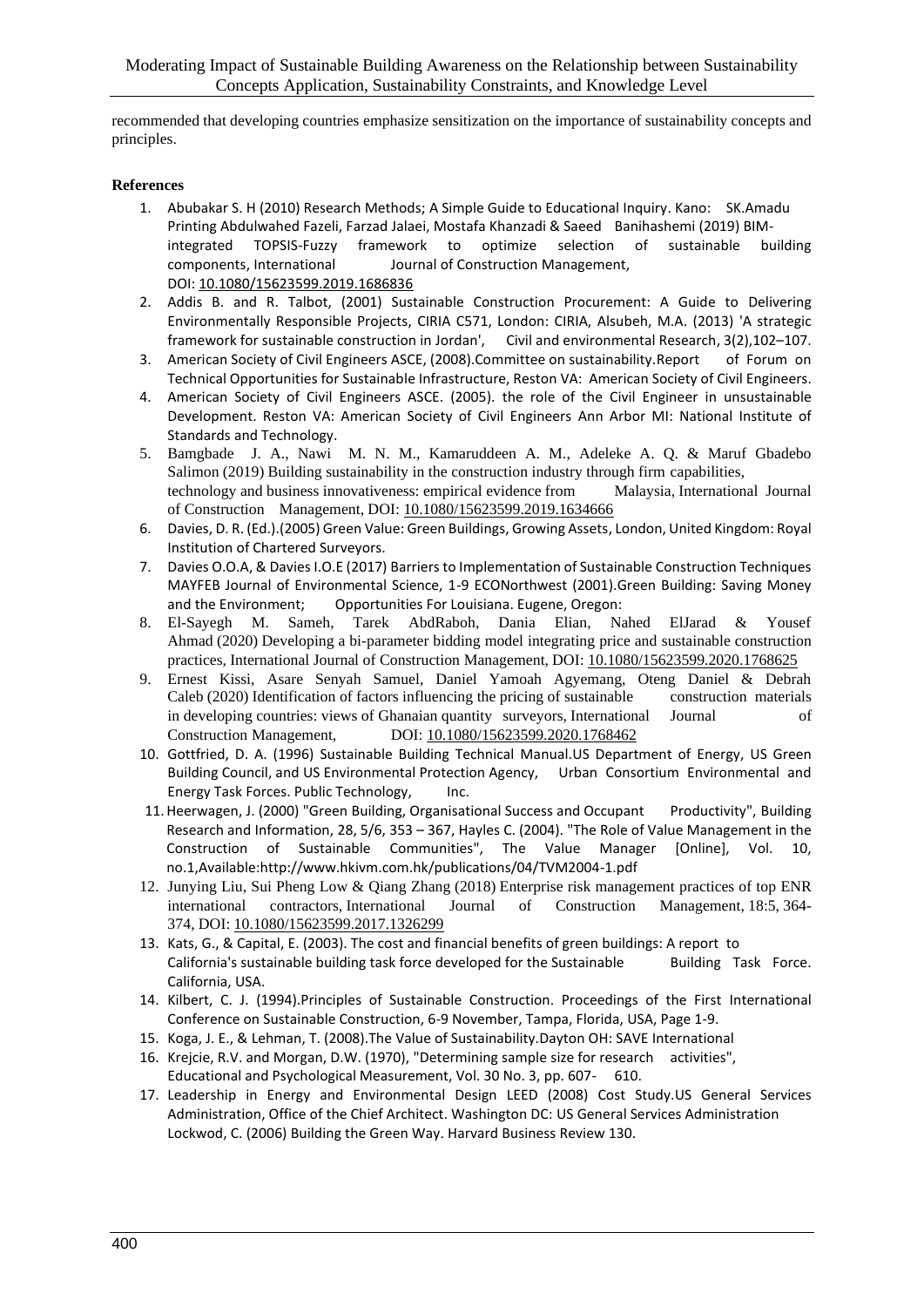- 18. Lombardi, P.L (2001) "Responsibilities Towards the Coming Generations: Forming a New Creed", Urban Design Studies, vol. 7, 89 – 102, Means R.S. Company(2002) Green Building: Project Planning and Estimating(2nd Editioned.). Kingston, MA: Reed Elsevier Group PLC
- 19. Miyatake, Y. (1996). Technology Development and Sustainable Construction .Journal of Management Engineering, 12(4), 23-27. [http://dx.doi.org/10.1061/\(ASCE\)0742](http://dx.doi.org/10.1061/(ASCE)0742)597X(1996)12:4(23)
- 20. Ministry of Works, Housing and Transportation MWHT, (2016). Registered Contractors and Developers; Register, Kano Nigerian Institute Architect Kano State Chapter Office NIA, (2017).Professional member Register Nigerian Institute of Quantity Surveyors NIQS, (2017).Kano State Chapter Office: Professional member Register (Nigerian Institute of Quantity Surveyors) Kano, Nigeria Nigerian Society of Engineers NSE, (2017).Kano State Chapter Office: Financial member Register (Nigerian Society of Engineers) Kano, Nigeria
- 21. Nnedinma Umeokafor, Konstantinos Evangelinos & Abimbola Windapo (2020) Strategies for improving complex construction health and safety regulatory environments, International Journal of Construction Management, DOI: [10.1080/15623599.2019.1707853](https://doi.org/10.1080/15623599.2019.1707853)
- 22. Nor, M. A. (2009).Statistical methods in Research. Published by Prentice Hall. Pearson Malaysia Sdn Bhd.
- 23. Ofori, G C. Briffett, G. Gang and M. Ranasinghe, (2000) "Impact of ISO 14000 on Construction Enterprises in Singapore," Construction Management and Economics, vol. 18, pp. 935 – 947, Parkin, S. (2000) "Sustainable Development: the concept and the practical challenge", Proceedings of the Institution of Civil Engineers: Civil Engineering, 138(special issue 2), 3 – 8,
- 24. Rao, S., & Brownhill, D. (2001). European green building forum 2 green file. EU: Brussels Rawlinson, S. (2007) Sustainability Offices. Building Magazine: 55
- 25. Reddy A. Suchith, Kumar P. Rathish & Raj P. Anand (2019) Entropy-based fuzzy TOPSIS framework for selection of a sustainable building material, International Journal of Construction Management, DOI: [10.1080/15623599.2019.1683695](https://doi.org/10.1080/15623599.2019.1683695)
- 26. Sani, K. I., &Abdulazeez, U. R., (2018). Green building public awareness for client's benefits realization in Kano, Nigerian. International academic conference, Venice. 71(7), 113-123. http://:10.20472/IAC.2018.041.020
- 27. Schendler, A. (2002) Where's the Green in Green Business? Harvard Business Review Scheuer, C. W., and G.A. Keoleian, (2002) Evaluation of LEED Using Life Cycle Assessment Methods.The University of Michigan, Center for Sustainable Systems.
- 28. Sodangi Mahmoud (2019) Overcoming the constraints to the adoption of sustainable civil engineering practices, International Journal of Construction Management, DOI: [10.1080/15623599.2019.1569815](https://doi.org/10.1080/15623599.2019.1569815)
- 29. Umar, UA and Khamidi, M.F. (2012) 'Determined the level of green building public awareness: application and strategies, International Conference on Civil, Offshore and Environmental Engineering, pp.1–6, Kuala Lumpur, Malaysia.
- 30. United Nations, (1987).Report of the World Commission on Environment and Development. General Assembly Resolution 42/187.
- 31. United States Green Building Council USGBC.(2009). Green buildings by the numbers. http://www.usgbc.org/ShowFile.aspx?Document ID=3340. Retrieved March 10, 2016.
- 32. Wallbaum, H, and Buerkin, C. (2003). Concepts and Instruments for a Sustainable construction sector. Industry and Environment: Sustainable Buildings and Construction United Nations Environment Programme, 26 (2-3): 53-57.
- 33. Wilson, A. Making the Case for Green Building. Environmental Building News (April 2005):2,12
- 34. Woolley, T. (Ed). (2000). Green Building: Establishing Principles. Ethics and the Built Environment (pp. 44-56).Warwick Fox. Rutledge, London.
- 35. Whole Building Design Guide (2014) Sustainable Building Committee; International Journal of sustainable building Technology and Urban Development, 4(2), 15-21
- 36. Wuni Y. Ibrahim, Geoffrey Q. P. Shen & Abba Tahir Mahmud (2019) Critical risk factors in the application of modular integrated construction: a systematic review, International Journal of Construction Management, DOI: [10.1080/15623599.2019.1613212](https://doi.org/10.1080/15623599.2019.1613212)
- 37. Wyatt, D. P. (1994). Recycling and Serviceability: The Twin Approach to Securing Sustainable construction: Proceedings of First International Conference of CIB TG 16 on Sustainable Construction, Tampa, Florida, USA, 6-9 November, pp. 69-78.
- 38. Yong Han Ahn, Annie, R., Pearce, Yuhong Wang, & George Wang. (2014). Drivers and barriers to sustainable design and construction: The perception of green building experience. International Journal